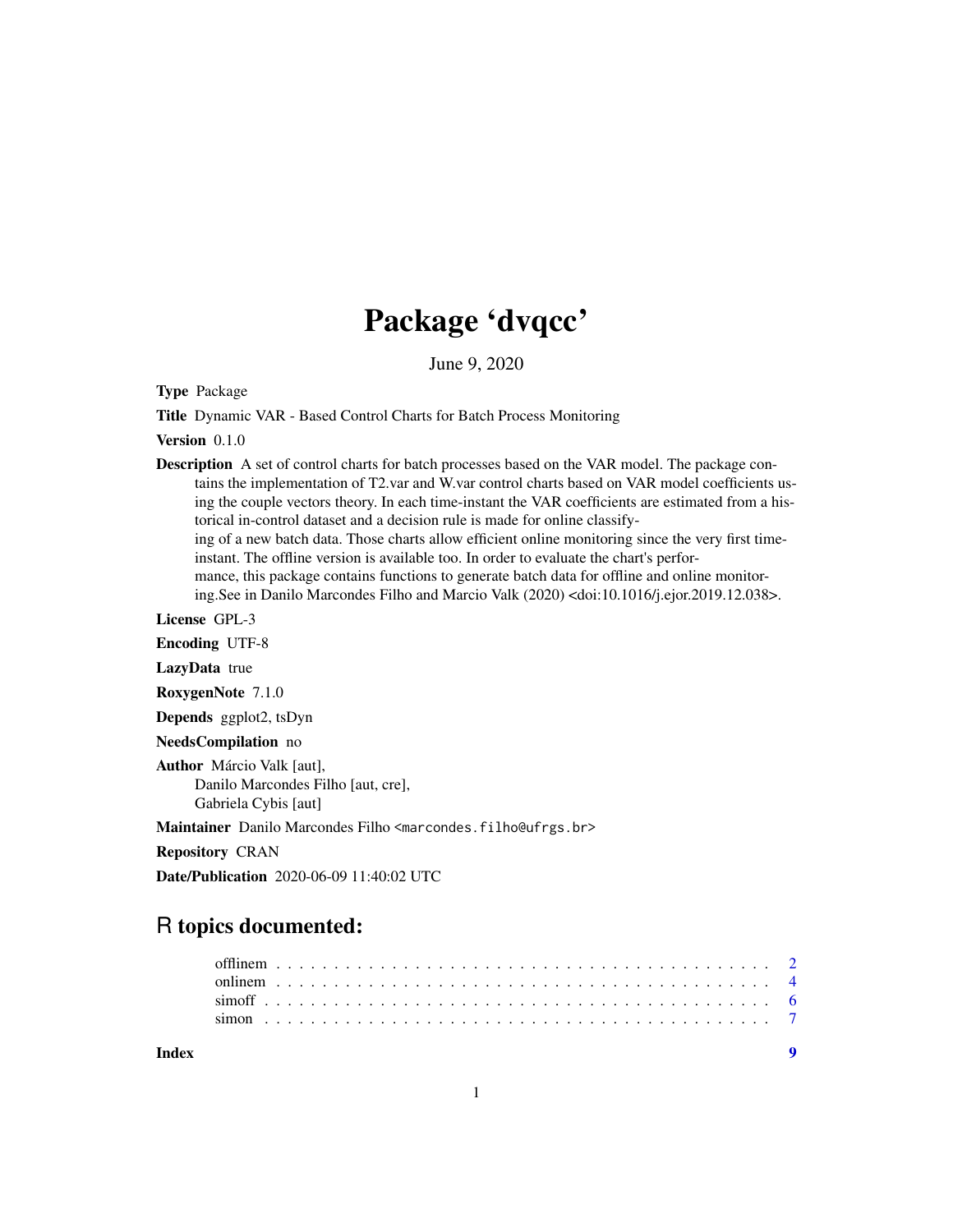#### <span id="page-1-0"></span>Description

Offline T2.var and W.var control charts for monitoring batch processes based on VAR model. This approach is fully described in "Marcondes Filho, D., & Valk, M. (2020). Dynamic VAR Model-Based Control Charts for Batch Process Monitoring. European Journal of Operational Research."

#### Usage

```
offlinem(
  data,
  size,
  newdata = NULL,
  confidence.level = 0.99,
  type = "T2.var",
  covvar = "empirical",
 plot = TRUE,
  var.estimates = FALSE
)
```
#### Arguments

| data             | dataframe of reference dataset. For each batch, variables are arranged in lines<br>and columns are time-instants. The different batches are combined in a single<br>dataset through rbind   |
|------------------|---------------------------------------------------------------------------------------------------------------------------------------------------------------------------------------------|
| size             | number of variables                                                                                                                                                                         |
| newdata          | data frame of one or more new batches for monitoring (each with same number<br>of variables and time instants of data). Different batches are combined in a<br>single dataset through rbind |
| confidence.level |                                                                                                                                                                                             |
|                  | HO probability to be consider to define the quantile (default is 0.99)                                                                                                                      |
| type             | "T2.var" for Hotelling chart (default) and "W.var" for Generalized Variance<br>chart                                                                                                        |
| covvar           | "empirical" for sample covariance of coefficients (default) and "theoretical" for<br>estimated theoretical covariance                                                                       |
| plot             | TRUE shows the charts plots (default TRUE)                                                                                                                                                  |
| var.estimates    | TRUE show informations about the VAR modeling phase (default FALSE)                                                                                                                         |

### Details

#' The maximum number of variables is five.

All batches must have the same number of time-instants.

The dataset of batches in "data" are considered to be in control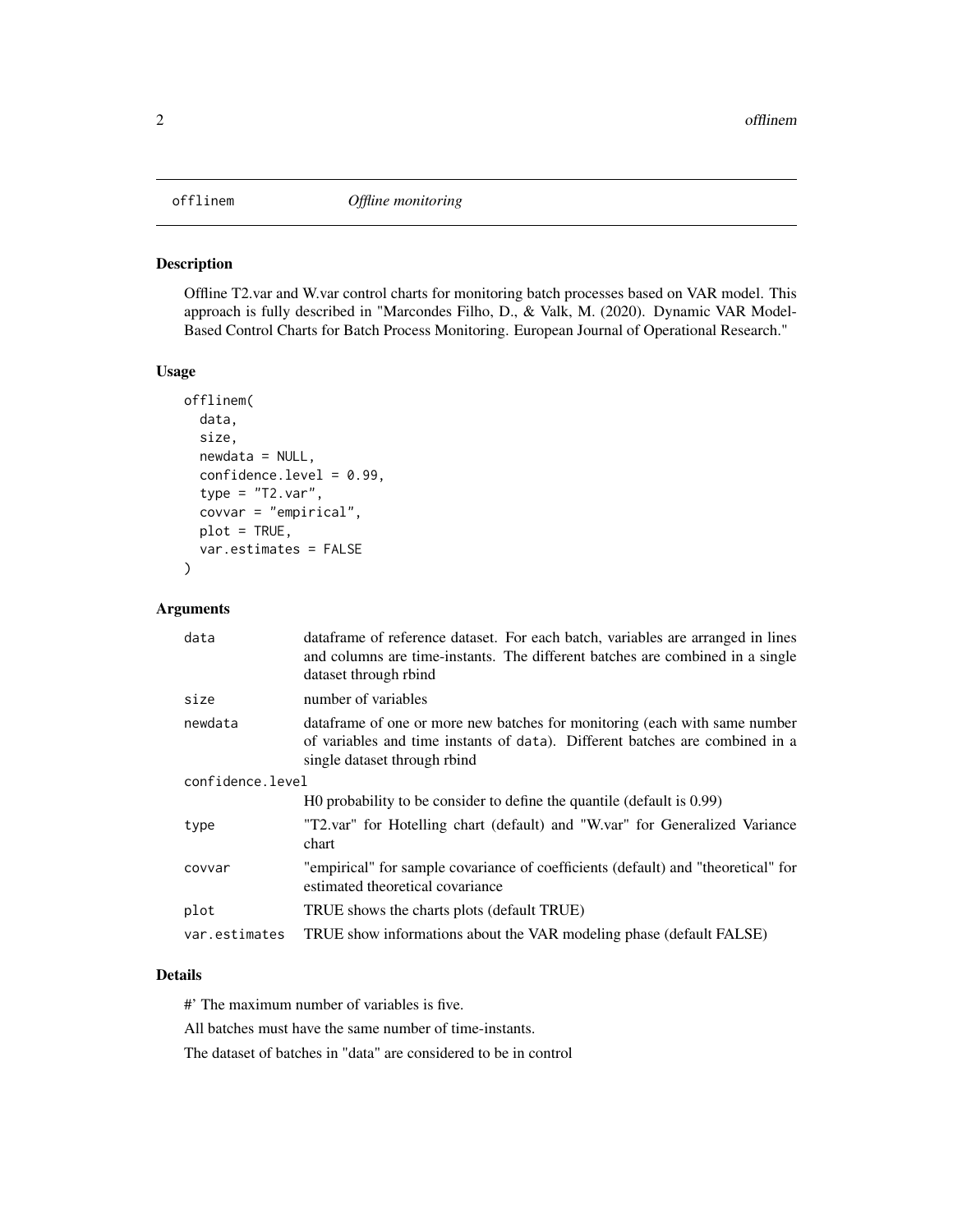#### offlinem 3

#### Value

beyond.limits: returns the batches that the T2.var (or W.var) scores are above the control limit

LimT2 (or LimW): T2.var (or W.var) control limit

perc: perc ref (and perc new) returns the rate of reference batches (and new batches) above the control limit (perc\_ref=  $g$ \_ref/I and perc\_new=  $g$ \_new/Inew, where I (Inew) is the overall number of reference batches (new batches) and g\_ref (g\_new) is the number of reference batches (new batches) above the control limit)

arl: arl ref (and arl new) returns the mean number of reference batches (and new batches) before a signal is given by the charts (arl\_ref=1/perc\_ref and arl\_new=1/perc\_new)

varest: If var.estimates=TRUE, it returns the matrices (vec.phis and vec.phis.new) in which each row contains the estimated VAR(1) phis for each reference batches and new batches, respectively; the matrices (vec.cov.theoretical and vec.cov.empirical) with the theoretical and empirical estimated phis covariances from the reference batches, respectively; the lists (cov.B1 and cov.B1new) of the theoretical estimated phis covariances of the reference and new batches, respectively; the number (I) of reference batches; the number (Inew) of new batches; and the number (n) of time-instants

#### See Also

simoff

#### Examples

# Example 1: Monitoring considering two variables and Inew= 10 in control batches

```
mydata=simoff()
T2.var=offlinem(data=mydata$data,size=2)
T2.var.new=offlinem(data=mydata$data,size=2,newdata=mydata$newdata)
W.var=offlinem(data=mydata$data,size=2,type="W.var")
W.var.new=offlinem(data=mydata$data,size=2,type="W.var",newdata=mydata$newdata)
```
# Example 2: Monitoring considering three variables and Inew=50 out of control batches

```
B1=matrix(c(-0.3,0,0.4,0,0.2,0,0,-0.1,0.5),3,byrow=TRUE)
B1new=matrix(c(0.7,0,0.4,0,0.5,0,0,-0.1,0.5),3,byrow=TRUE)
mydata2=simoff(n=100,I=100,size=3,Inew=50,B1,varcov=diag(3),B1new)
T2.var=offlinem(data=mydata2$data,size=3)
T2.var.new=offlinem(data=mydata2$data,size=3,newdata=mydata2$newdata)
W.var=offlinem(data=mydata2$data,size=3,type="W.var")
W.var.new=offlinem(data=mydata2$data,size=3,type="W.var",newdata=mydata2$newdata)
```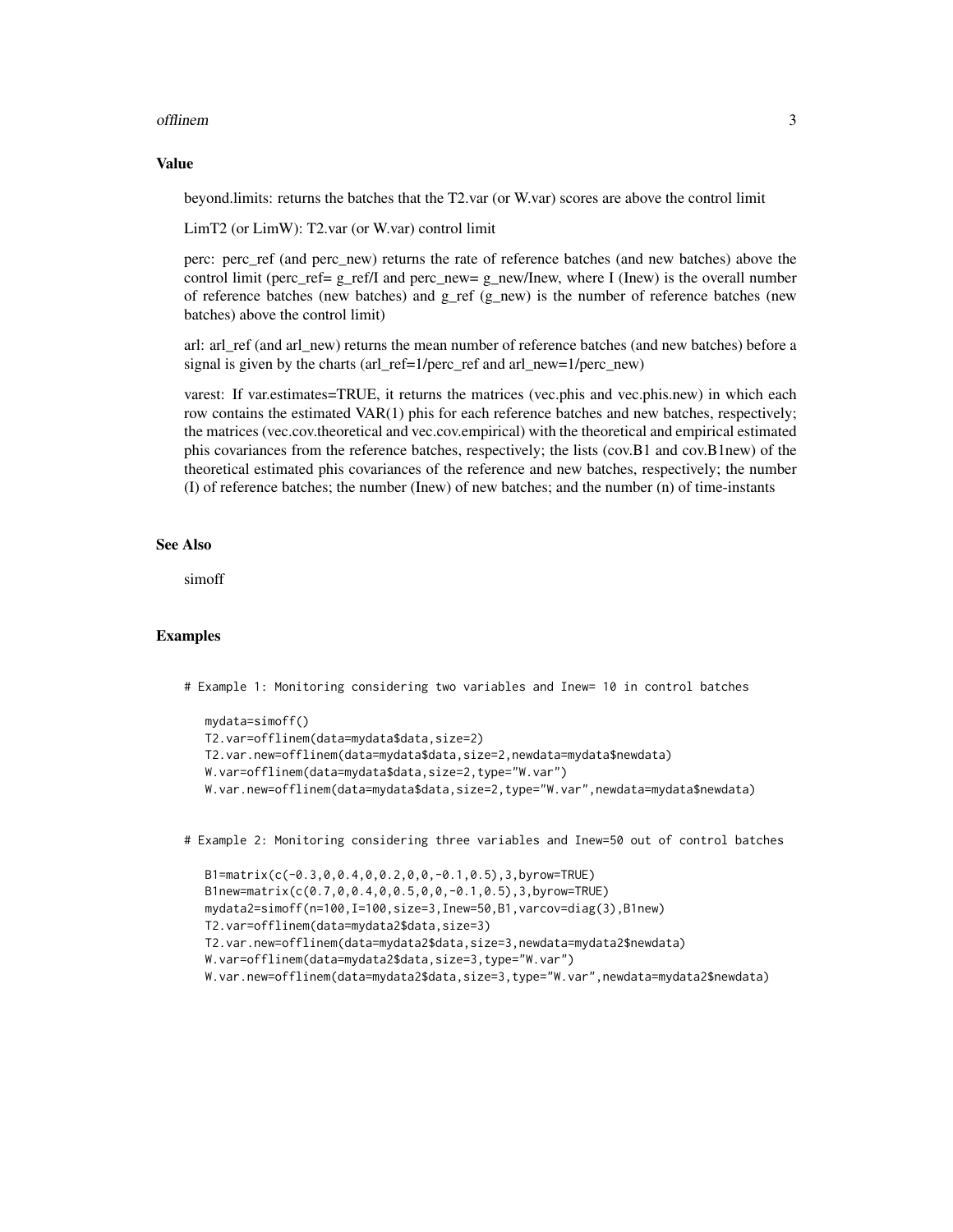#### <span id="page-3-0"></span>Description

Online T2.var and W.var control charts for monitoring batch processes based on VAR model. This approach is fully described in "Marcondes Filho, D., & Valk, M. (2020). Dynamic VAR Model-Based Control Charts for Batch Process Monitoring. European Journal of Operational Research."

### Usage

```
onlinem(
  data,
  size,
 newdata,
 Lc = 50,
 Lr = 30,
  confidence.level = 0.99,
  type = "T2.var",covvar = "empirical",
 plot = TRUE,
  var.estimates = FALSE
)
```
#### Arguments

| data             | data frame of reference dataset. For each batch, variables are arranged in lines<br>and columns are time-instants. The different batches are combined in a single<br>dataset through rbind  |
|------------------|---------------------------------------------------------------------------------------------------------------------------------------------------------------------------------------------|
| size             | number of variables                                                                                                                                                                         |
| newdata          | data frame of one or more new batches for monitoring (each with same number<br>of variables and time instants of data). Different batches are combined in a<br>single dataset through rbind |
| Lc               | length of the coupled vector                                                                                                                                                                |
| Lr               | length of random vector (Lr <lc)< td=""></lc)<>                                                                                                                                             |
| confidence.level |                                                                                                                                                                                             |
|                  | HO probability to be consider to define the quantile (default is 0.99)                                                                                                                      |
| type             | "T2.var" for Hotelling chart (default) and "W.var" for Generalized Variance<br>chart                                                                                                        |
| covvar           | "empirical" for sample covariance of coefficients (default) and "theoretical" for<br>estimated theoretical covariance                                                                       |
| plot             | TRUE shows the charts plots (default TRUE)                                                                                                                                                  |
| var.estimates    | TRUE show informations about the VAR modeling phase and the elements for<br>setting T2.var / W.var control charts (default FALSE)                                                           |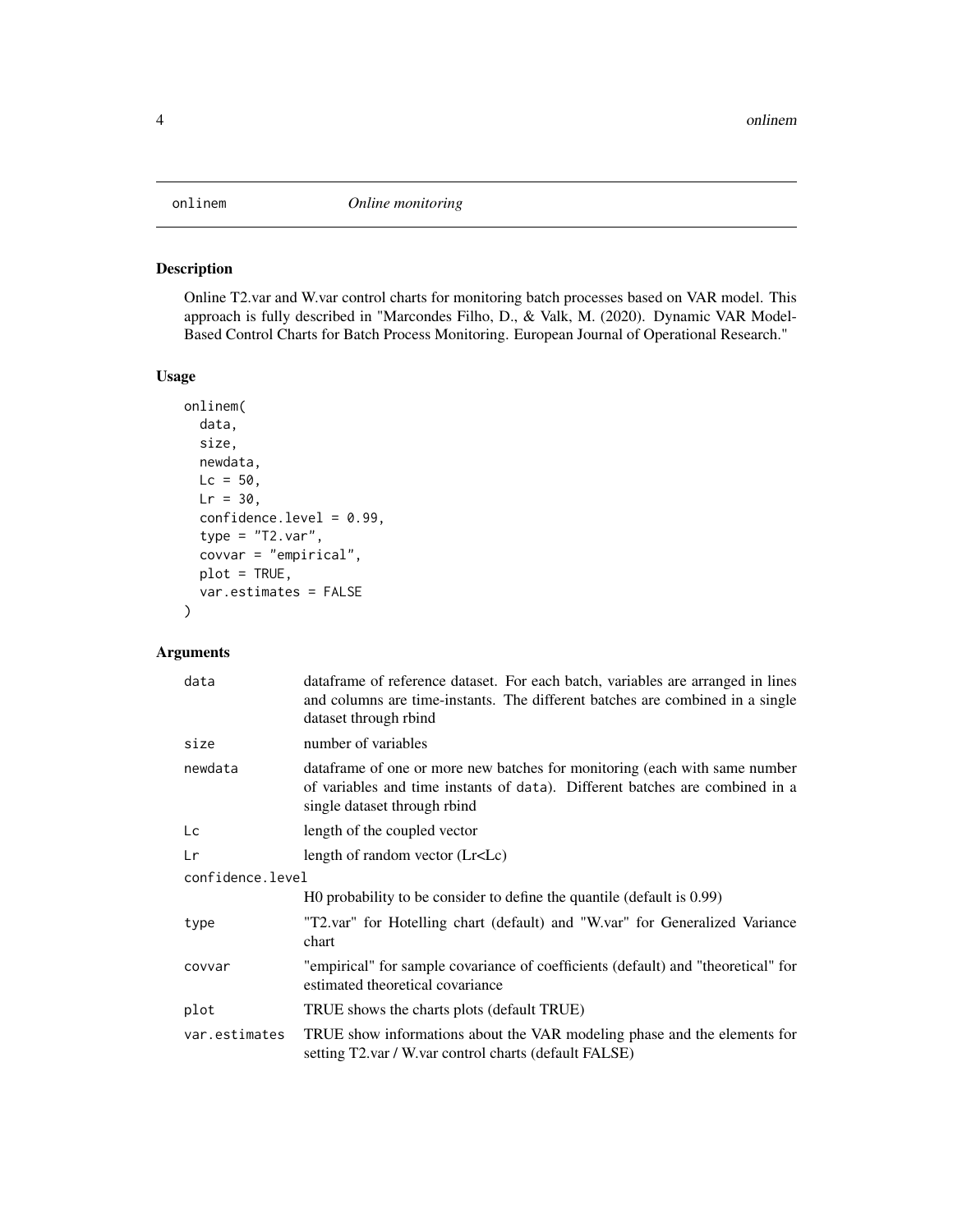#### onlinem 5

#### Details

The maximum number of variables is five.

All batches must have the same number of time-instants.

This method is based on the use of "coupled vectors (cv)" (for more details, see Marcondes Filho, D., & Valk, M., 2020").

The parameters Lc and Lr define the cv structure.

Considering the new ongoing batch under monitoring:

Lc is the number of elements of cv. (Lc is smaller than the number of time-instants); Lr is the number of elements in cv randomly chosen from the in control batches in the reference dataset; Lc-Lr is the number of elements in cv from the last (Lc-Lr) observations of the new ongoing batch.

Default is Lc= 50 e Lr=30.

The batches in dataset "data" are considered to be in control

#### Value

beyond.limits: returns the time-instants of each batch that the T2.var (or W.var) score are above the control limit

arl: returns for each new batch the mean number of time-instants before a signal is given by the control chart (arl=n/g, where n is the overall number of time-instants and g is the number of timeinstants above the control limit)

time.to.first.detection (TFD): returns for each new batch the first time-instant (the most recently instant) that can be considered as a possible signal of process change. TFD is the first point (t\*) above the limit followed by two consecutive points above the control limit

artl: returns the cumulative rate of the overall time-instants (n) until the first three consecutive points are above the control limit. The artl is computed using the first of these three points, that is, artl $=t^*/n$ 

varest: If var.estimates=TRUE, it returns the Lim\_T2 vector (or Lim\_W vector) of the T2.var (or W.var) control limits to each time-instant; the T2.var (or W.var) scores for each new batch to each time-instant [(tnew) matrix for the T2.var and (wnew) matrix for the W.var scores]; the number (I) of reference batches; the number (C=size\*size) of estimated phis coefficients; the number (Inew) of new batches; the number (n) of time-instants and the (cov) list including the estimated mean covariance from the reference batches to each time-instant

#' @examples

# Example 1: Monitoring considering two variables and Inew=5 in control batches

mydata=simon()

T2.var.on=onlinem(data=mydata\$data,size=2,newdata=mydata\$newdata) W.var.on=onlinem(data=mydata\$data,size=2,type

# Example 2: Monitoring considering two variables and Inew=10 in control batches

 $B1 = matrix(c(-0.3, 0.4, 0.4, 0.5), 2, by row = TRUE) B1 new = B1 my data2 = simon(n=100, I=200, size=2, Inew=10, n1=50, B1=B1, w2=0, S1=0, S2=0, S1=0, S3=0, S4=0, S5=0, S5=0, S6=0, S7=0, S8=0, S8=0, S9=0, S1=0, S1=0, S2=0, S3=0, S4=0, S5=0, S6=0, S7=0, S8=0, S9=0, S1=0, S1=0, S1=0, S2=0, S3=0, S4$ T2.var.on=onlinem(data=mydata2\$data,size=2,newdata=mydata2\$newdata, plot=F) W.var.on=onlinem(data=mydata2\$data, plot=F)

# Example 3: Monitoring considering three variables and Inew=10 out of control batches

B1=matrix(c(-0.3,0,0.4,0,0.2,0,0,-0.1,0.5),3,byrow=TRUE) B1new=matrix(c(0.7,0,0.4,0,0.5,0,0,-0.1,0.5),3,byrow=TRUE) mydata3=simon(n=100,I=200,size=3,Inew=10,n1=50,B1=B1,varcov=diag(3),B1new=B1new) T2.var.on=onlinem(data=my plot=F) W.var.on=onlinem(data=mydata3\$data,size=3,type="W.var",newdata=mydata3\$newdata, plot=F)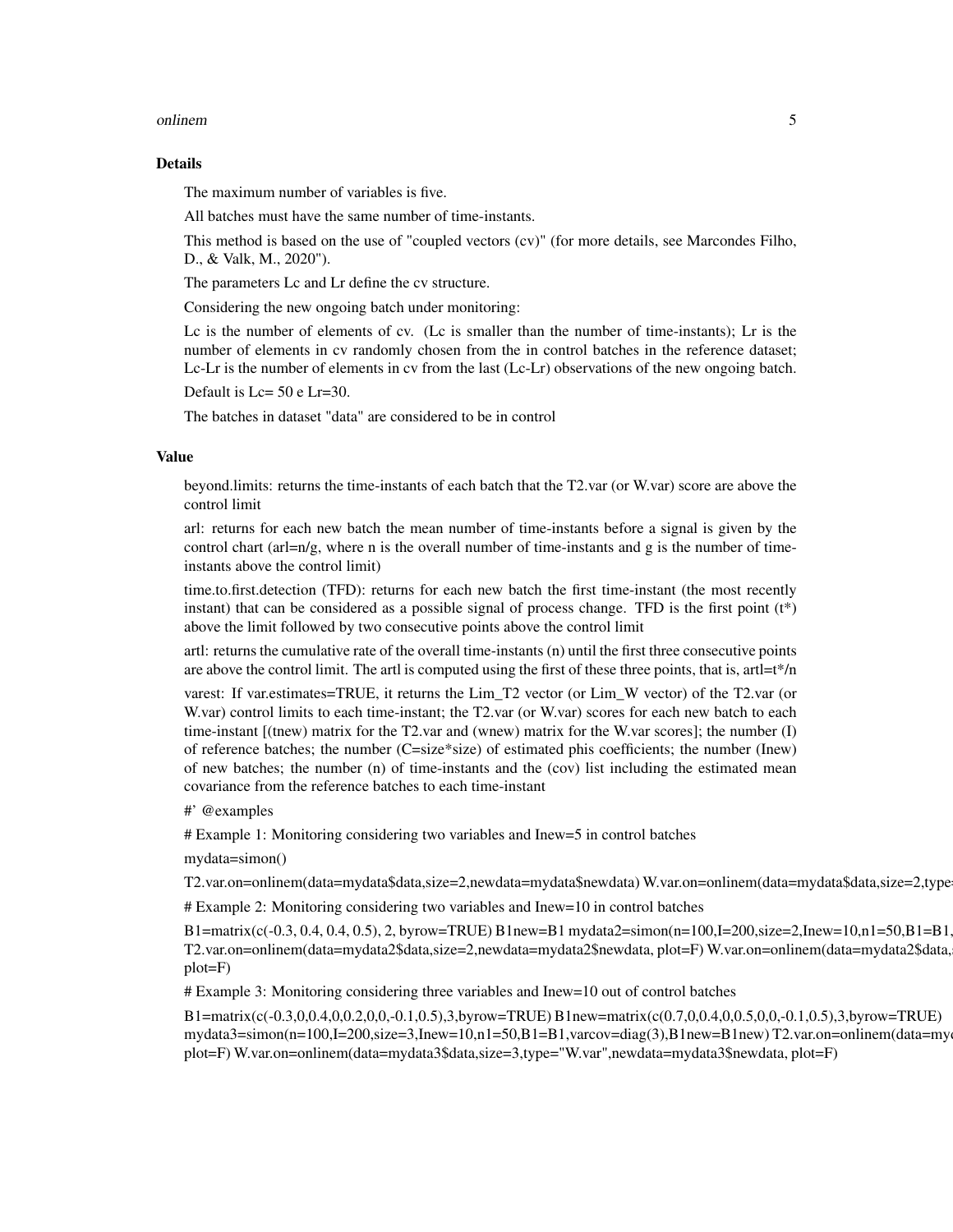<span id="page-5-0"></span>**6** simoff

#### See Also

simon

simoff *simulating dataset (Offline settings)*

#### Description

Function to simulate datasets based on the VAR(1) model (without intercept). The dataset include in control batches and new batches for offline monitoring

#### Usage

```
simoff(
 n = 100.
  I = 100.
  size = 2,Inew = 10,
 B1 = matrix(c(-0.3, 0.4, 0.4, 0.5), ncol = size, byrow = TRUE),varcov = diag(2),
 B1new = matrix(c(-0.3, 0.4, 0.4, 0.5), ncol = size, byrow = TRUE)
)
```
#### Arguments

| n         | number of time-instants                                                         |
|-----------|---------------------------------------------------------------------------------|
|           | number of in control batch samples                                              |
| size      | number of variables                                                             |
| Inew      | number of new batch samples for monitoring                                      |
| <b>B1</b> | matrix (size x size) containing the $VAR(1)$ coefficients of in control batches |
| varcov    | covariance matrix (size x size) of errors                                       |
| B1new     | matrix (size x size) containing the $VAR(1)$ coefficients of new batches        |

#### Value

data A dataframe of reference dataset of I in control batches. For each batch, variables are arranged in lines and columns are time-instants. The different batches are combined in a single dataset of dimension [(I \* size) X n]

newdata A dataframe including a dataset of Inew new batches for monitoring (each with same number of variables and time-instants of data). The different batches are combined in a single dataset of dimension [(Inew \* size) X n]

#### See Also

offlinem, simon, onlinem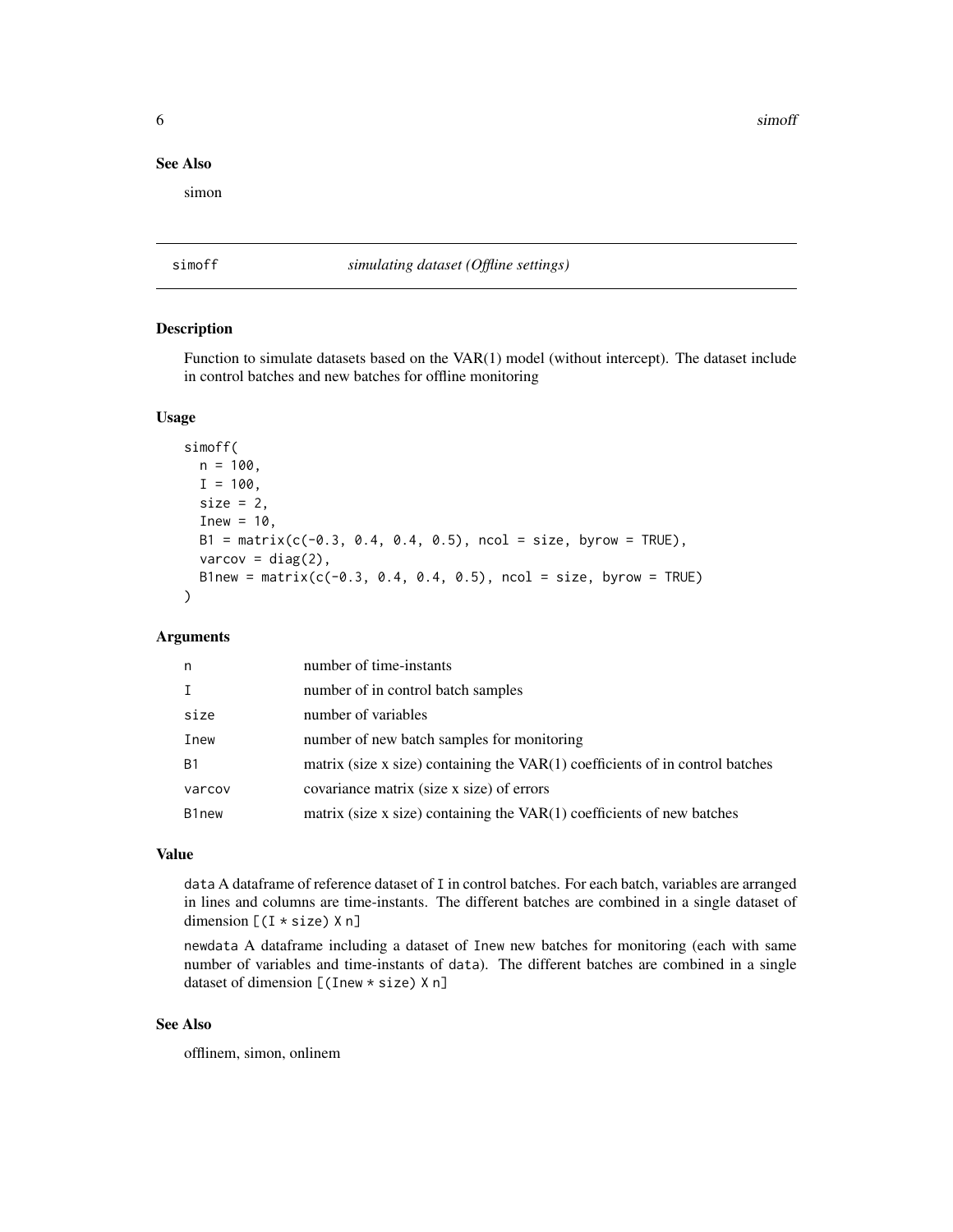<span id="page-6-0"></span>simon 7 and 7 and 7 and 7 and 7 and 7 and 7 and 7 and 7 and 7 and 7 and 7 and 7 and 7 and 7 and 7 and 7 and 7 and 7 and 7 and 7 and 7 and 7 and 7 and 7 and 7 and 7 and 7 and 7 and 7 and 7 and 7 and 7 and 7 and 7 and 7 and

#### Examples

# Example 1: Two variables (A default in control simulating dataset)

mydata=simoff()

# Example 2: Three variables and Inew=50 out of control batches

```
B1=matrix(c(-0.3,0,0.4,0,0.2,0,0,-0.1,0.5),3,byrow=TRUE)
B1new=matrix(c(0.1,0,0.4,0,0.2,0,0,-0.1,0.5),3,byrow=TRUE)
mydata1=simoff(n=100,I=100,size=3,Inew=50,B1,varcov=diag(3),B1new)
```
# Example 3: Three variables and Inew=1 new out of control batch

```
B1=matrix(c(-0.3,0,0.4,0,0.2,0,0,-0.1,0.5),3,byrow=TRUE)
B1new=matrix(c(0.1,0,0.4,0,0.2,0,0,-0.1,0.5),3,byrow=TRUE)
mydata2=simoff(n=100,I=100,size=3,Inew=1,B1,varcov=diag(3),B1new)
plot.ts(t(mydata2$data[1:3,]),main="One in control batch sample")
plot.ts(t(mydata2$newdata),main="One new batch sample")
```
simon *simulating dataset (Online settings)*

#### Description

Function to simulate datasets based on the VAR(1) model (without intercept). The dataset include in control batches and new batches for online monitoring

#### Usage

```
simon(
 n = 100,
  I = 200,
  size = 2,
  Inew = 5,
  n1 = 50,
 B1 = matrix(c(-0.3, 0.4, 0.4, 0.5), ncol = size, byrow = TRUE),varcov = diag(2),
 B1new = matrix(c(-0.3, 0.4, 0.4, 0.5), ncol = size, byrow = TRUE)
)
```
#### Arguments

n number of time-instants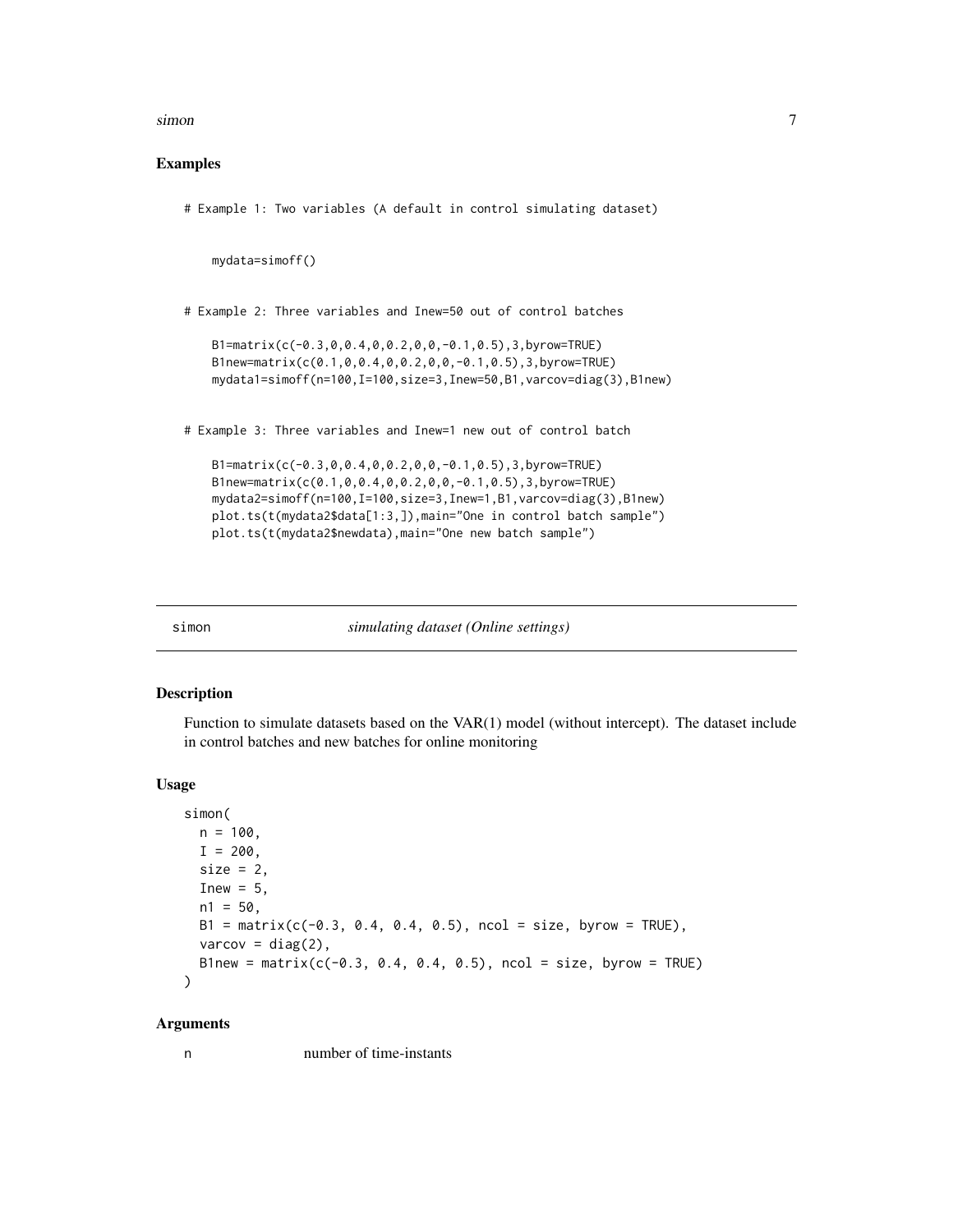8 simon simon simon simon simon simon simon simon simon simon simon simon simon simon simon simon simon simon

| I      | number of in control batch samples                                              |
|--------|---------------------------------------------------------------------------------|
| size   | number of variables                                                             |
| Inew   | number of new batch samples for monitoring                                      |
| n1     | number of time-instants for the new batches under the in control process        |
| Β1     | matrix (size x size) containing the $VAR(1)$ coefficients of in control batches |
| varcov | covariance matrix (size x size) of errors                                       |
| B1new  | matrix (size $x$ size) containing the $VAR(1)$ coefficients of new batches      |

#### Value

data A dataframe of reference dataset of I in control batches. For each batch, variables are arranged in lines and columns are time-instants. The different batches are combined in a single dataset of dimension  $[(I * size) X n]$ 

newdata A dataframe including a dataset of Inew new batches for monitoring (each with same number of variables and time-instants of data). The different batches are combined in a single dataset of dimension [(Inew \* size) X n]

#### See Also

onlinem, simoff, offlinem

#### Examples

# Example 1: Two variables (A default in control simulating dataset)

mydata=simon()

# Example 2: Three variables and Inew=5 out of control batches

B1=matrix(c(-0.3,0,0.4,0,0.2,0,0,-0.1,0.5),3,byrow=TRUE) B1new=matrix(c(0.1,0,0.4,0,0.2,0,0,-0.1,0.5),3,byrow=TRUE) mydata1=simon(n=100,I=200,size=3,Inew=5,n1=50,B1,varcov=diag(3),B1new)

# Example 3: Three variables and one Inew=1 out of control batch

B1=matrix(c(-0.3,0,0.4,0,0.2,0,0,-0.1,0.5),3,byrow=TRUE) B1new=matrix(c(0.1,0,0.4,0,0.7,0,0,-0.1,0.5),3,byrow=TRUE) mydata2=simon(n=100,I=1,size=3,Inew=1,n1=25,B1,varcov=diag(3),B1new) plot.ts(t(mydata2\$data),main="One in control batch sample") plot.ts(t(mydata2\$newdata),main="One new batch sample")